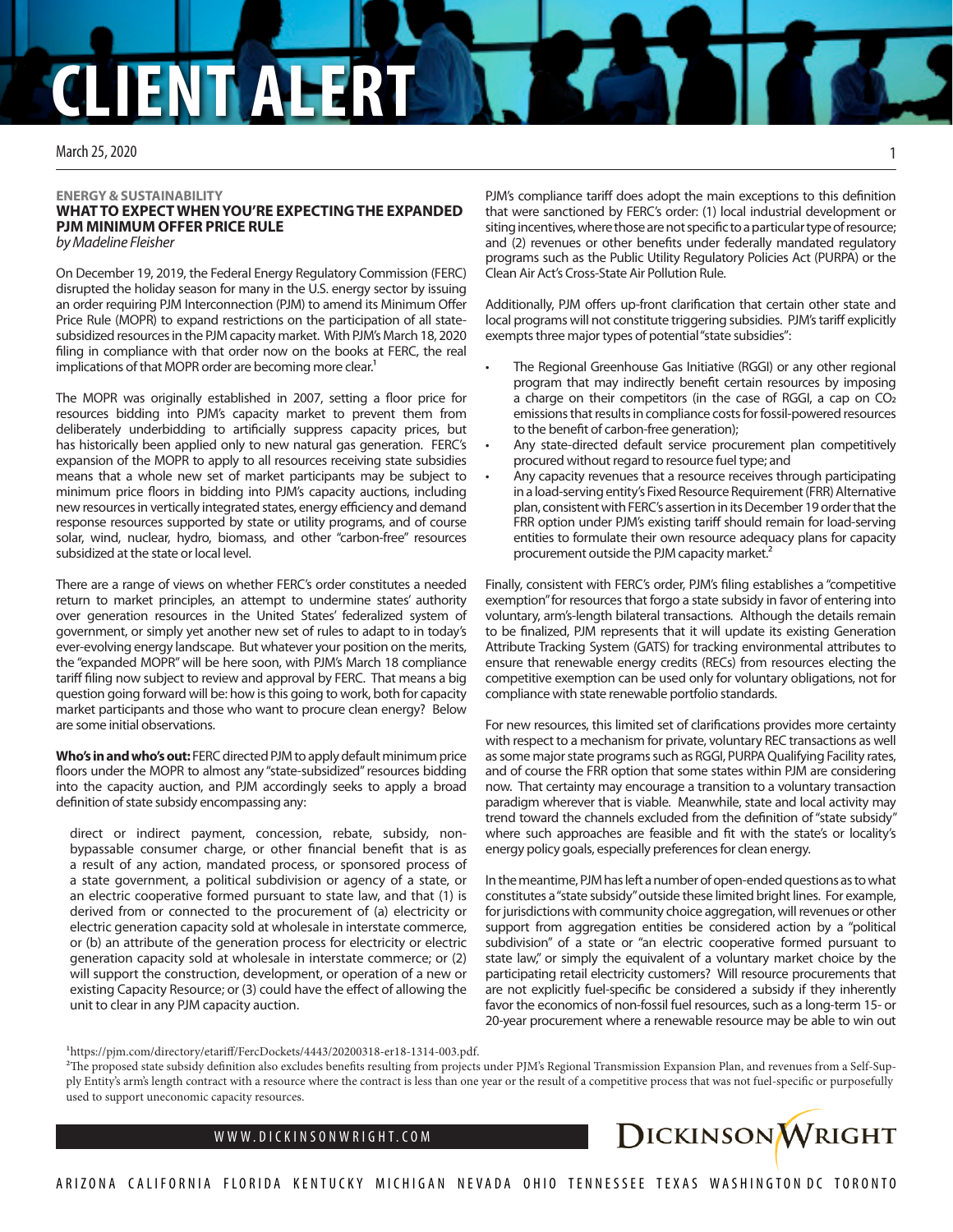## **CLIENT ALERT**

with a low fixed price? What are the limits on governmental incentives for local energy development before they will no longer be considered exempt generic industrial development or siting support? Is offering a renewable resource through a utility's voluntary "green tariff" enough to constitute an actionable subsidy?

Market watchers may know more in the next few months since PJM's compliance filing states that it intends to work with the Independent Market Monitor to prepare a guidance document with a non-exhaustive list of "state subsidy" programs to provide additional information on where the MOPR lines will be drawn. But while that document will provide some answers, they will not necessarily be final ones, and PJM also declined to include in its tariff filing any defined process for a resource to get an upfront determination of its status under the MOPR or to challenge PJM's determination if it disagrees. Overall, this will undoubtedly be the first step in a longer journey toward resolving the remaining uncertainties regarding the new state and local policy regime shaped by the expanded MOPR.

For existing resources, these definitional questions will be of much less importance. In recognition of the fact that significant investments had been made in state-subsidized resources well before anyone contemplated such major changes to the MOPR, FERC categorically exempted existing self-supply resources (i.e., existing resources in vertically integrated jurisdictions); existing renewable resources participating in state renewable portfolio standard programs; existing demand response and energy efficiency resources; and existing energy storage resources. PJM plans to prepare specific lists of all of the existing resources that qualify for these categorical exemptions, so that the resource owners may either confirm the determination or seek further remedies if they disagree.<sup>3</sup> Thus, existing resources should generally have certainty prior to the next capacity auction as to whether they will escape triggering the MOPR.

**The MOPR Math:** Ultimately, the impacts of the MOPR may depend less on who it applies to than on the math of what minimum floor price it sets for a given resource. If that price floor is too high, it may fall above the ultimate "clearing price" in a given auction – which means that resource will not clear and will not receive any capacity revenues for the relevant PJM delivery year. As a reference point, here are the historical clearing prices in PJM's Base Residual Auction (BRA), the main capacity auction held three years in advance of a capacity delivery year, across the Regional Transmission Organization (RTO), over the last five years – noting that these exclude constrained areas of PJM subject to local capacity shortages where prices are therefore higher<sup>4</sup>:

| <b>Delivery Year</b> | <b>BRA RTO</b><br><b>Clearing Price</b> |  |
|----------------------|-----------------------------------------|--|
| 2017/2018            | \$120.00                                |  |
| 2018/2019            | \$164.77                                |  |
| 2019/2020            | \$100.00                                |  |
| 2020/2021            | \$76.53                                 |  |
| 2021/2022            | \$140.00                                |  |

PJM's compliance filing provides initial default prices for the various types of new and existing resources that may be subject to the MOPR (although those will be adjusted through PJM's ongoing quadrennial review process and as other relevant variables change). Fortunately for some of these resources, it looks like the relevant "MOPR math" may well work out in their favor.

For new generation resources, PJM's proposed tariff includes gross "Cost of New Entry" (CONE) prices that will be netted against projected energy and ancillary services revenues for the resource to produce a "net CONE" price to serve as the applicable minimum offer price floor. For generation resources, those range from \$271 for tracking solar resources up to \$2,000 for nuclear resources. PJM's filing also offers illustrative net CONE values for each of those resources using its chosen methodology for calculating energy and ancillary services revenues:

|                                        | <b>Illustrative Default MOPR Floor Offer Prices</b> |                             |                                          |
|----------------------------------------|-----------------------------------------------------|-----------------------------|------------------------------------------|
|                                        |                                                     |                             |                                          |
| <b>Planned Resource</b><br><b>Type</b> | <b>Gross CONE</b>                                   | <b>Estimated</b><br>Average | <b>Illustrative</b><br><b>MOPR Floor</b> |
|                                        | (Cost of New                                        | <b>Zonal E&amp;AS</b>       | <b>Offer Prices</b>                      |
|                                        | Entry)                                              | <b>Revenue</b>              | net of E&AS                              |
|                                        | <b>S/MW-day</b>                                     | Offset S/MW-                | <b>Revenues</b>                          |
|                                        | (Nameplate)                                         | day                         | <b>S/ICAP MW-</b>                        |
|                                        |                                                     | (Nameplate)                 | day                                      |
|                                        |                                                     |                             |                                          |
| Nuclear                                | \$2,000                                             | \$517                       | \$1.483                                  |
| Coal                                   | \$1.068                                             | \$43                        | \$1.025                                  |
| Combined Cycle                         | \$320                                               | \$168                       | \$152                                    |
| <b>Combustion Turbine</b>              | \$294                                               | \$48                        | \$246                                    |
| Solar PV (Tracking)                    | \$290                                               | \$185                       | \$175                                    |
| Solar PV (Fixed)                       | \$271                                               | \$117                       | \$367                                    |
| <b>Onshore Wind</b>                    | \$420                                               | \$240                       | \$1,023                                  |
| Offshore Wind                          | \$1.155                                             | \$337                       | \$3.146                                  |
| <b>Battery Energy Storage</b>          | \$532                                               | \$116                       | \$1,040                                  |
| Demand Response<br>(Generation-backed) | \$254                                               | \$0                         | \$254                                    |

Although these net prices are still generally above the historic PJM BRA clearing prices, two further considerations could affect outcomes for specific resources – especially those such as tracking solar PV that may be within striking distance.

First, PJM's filing preserves its "unit-specific" exemption from the MOPR, now retitled the "resource-specific" exemption, which allows any resource subject to the MOPR to avoid application of the default floor price and instead have a minimum bid price set based on a review of its actual costs, projected asset life, and other information supported by sufficient justifications. Especially to the extent PJM's default CONE calculations involve outdated or simply

<sup>3</sup>The question of which resources are "existing" does become more complicated for demand-side resources involving aggregated customer sites. PJM proposes that for demand response, commercial/industrial resources will be tracked based on customer locations that have participated as demand response in prior capacity auctions while residential demand response will be considered "existing" based on an amount of previously cleared MW alone without regard to specific customer identity. Similarly, for energy efficiency the "existing" determination will track the amount of MW previously cleared or measured in the PJM post-installation verification process. 4This caveat is important because some areas of PJM, such as COMED and EMAAC, have historically been "constrained" across multiple years, resulting in higher localized clearing prices.